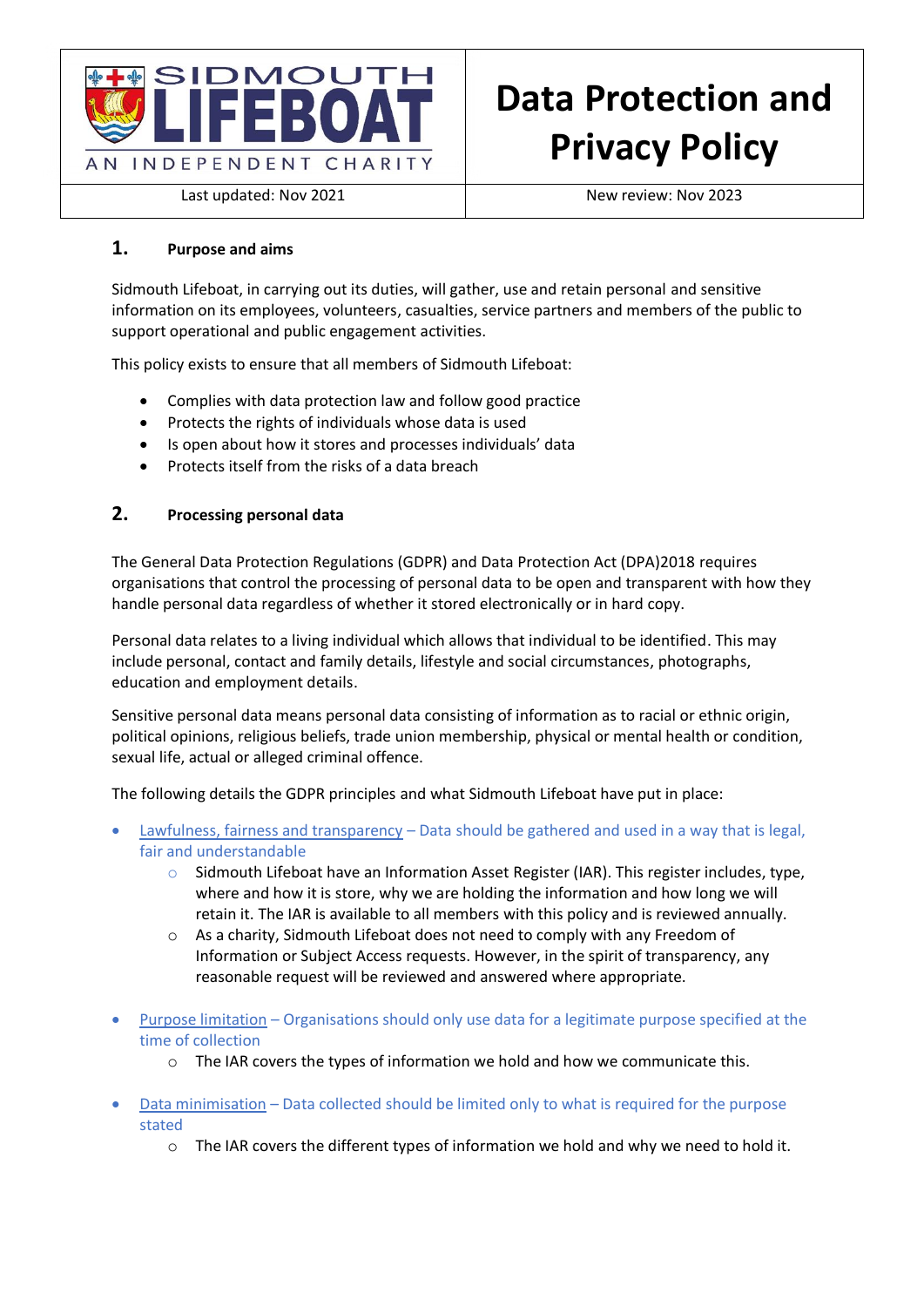- Accuracy Data should be accurate and kept up to date
	- o Sidmouth Lifeboat will ensure data is kept accurate and up to date to the best of their knowledge and will act on changes when informed. Members of Sidmouth Lifeboat are to ensure that their personal data held by the charity is kept accurate.
- Storage limitation Personal data should be stored for as long as is necessary
	- The IAR records the type of information assets we hold and retention period. When no longer required, hardcopy data must be shredded and complete deletion of electronic records.
- Integrity and confidentiality Personal data should be held in a safe and secure way
	- o Members who need to store hard copy personal data will have access to a locked cabinet in the boathouse. They must secure the personal information when not required and ensure no unauthorised people can see it.
	- $\circ$  When personal data is stored electronically, it must be protected from unauthorised access, accidental deletion and malicious hacking attempts. Any personal data held electronically must, as a minimum, be held in a password protected document or file. No personal data, related to Sidmouth Lifeboat, is to be stored on personal computers.
	- o All personal data held must also be held in a secure and off-line backup

#### **3. Responsibilities and expectations**

#### **Ian Fletcher, Sidmouth Lifeboat's Data Protection Officer (DPO) is responsible for:**

- Keeping members updated about data protection responsibilities, risks and issues
- Reviewing this policy as required
- Providing advice and handling data protection queries
- Dealing with any Subject Access or Freedom of Information Requests
- Dealing with any actual or suspected data breaches.

#### **All Members are responsible for:**

- Only accessing personal data in carrying out their duties in relation to the purpose of the charity.
- Following the GDPR principles when accessing and managing personal data
- Reporting any breach or potential breach of personal data to the DPO as a matter of urgency and providing as much information as possible

## **4. CCTV and Photography**

#### **CCTV**

The Boathouse has CCTV installed to monitor the exterior and interior of the building 24 hours a day for the following purposes:

- 4. To assist with the safety and well-being of Sidmouth Lifeboat members and visitors
- 5. To deter and detect crime
- 6. To assist in the identification, apprehension and prosecution of offenders